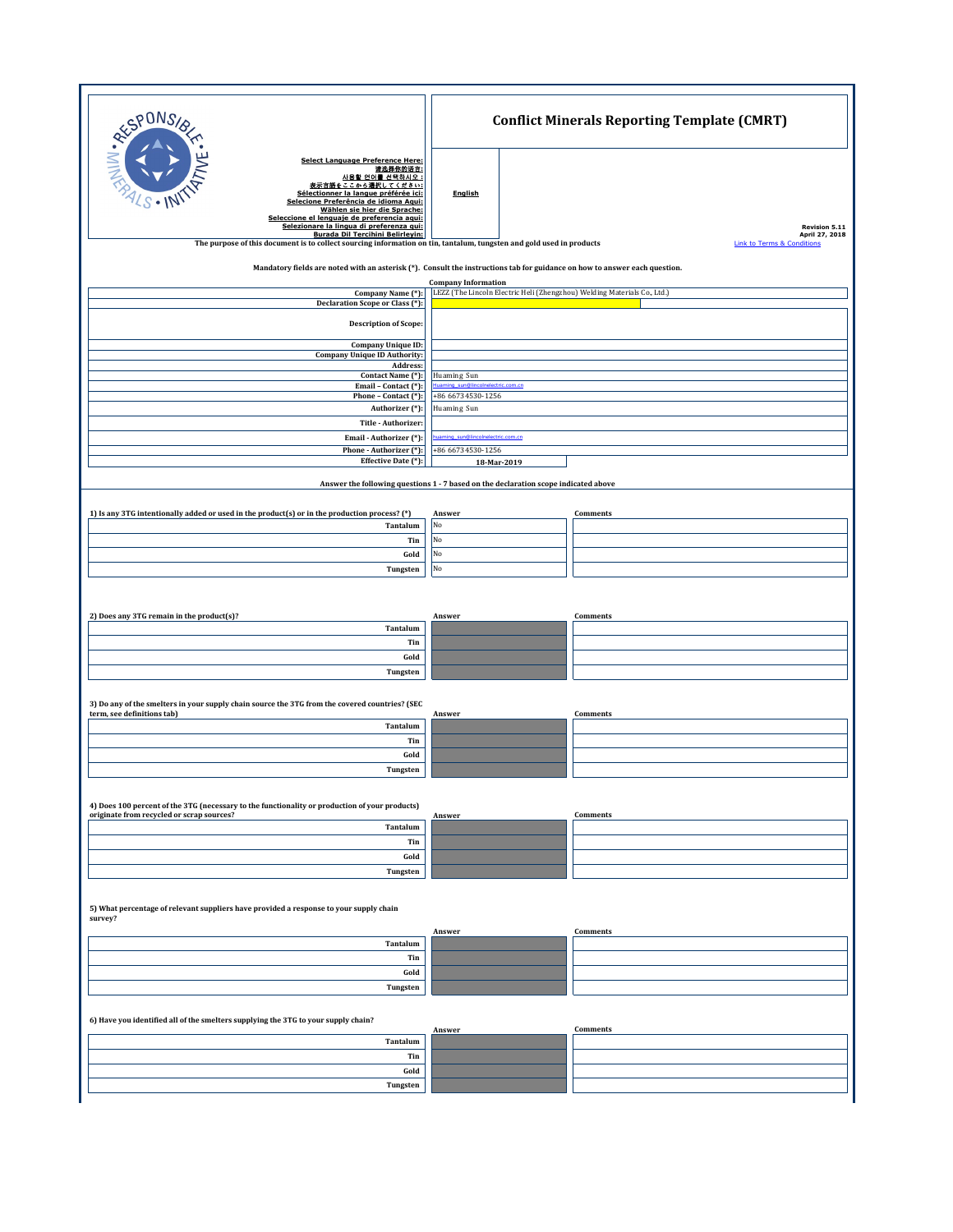| <b>RESPONS</b><br><b>Select Language Preference Here:</b><br>请选择你的语言:<br>사용할 언어를 선택하시오 :<br>表示言語をここから選択してください:<br>Sélectionner la langue préférée ici:<br>Selecione Preferência de idioma Agui:<br>Wählen sie hier die Sprache:<br>Seleccione el lenguaie de preferencia agui:<br>Selezionare la lingua di preferenza gui:<br><b>Burada Dil Tercihini Belirleyin:</b><br>The purpose of this document is to collect sourcing information on tin, tantalum, tungsten and gold used in products<br>Mandatory fields are noted with an asterisk (*). Consult the instructions tab for guidance on how to answer each question. | <b>English</b>                                    | <b>Conflict Minerals Reporting Template (CMRT)</b><br><b>Revision 5.11</b><br>April 27, 2018<br><b>Link to Terms &amp; Conditions</b> |  |  |
|-----------------------------------------------------------------------------------------------------------------------------------------------------------------------------------------------------------------------------------------------------------------------------------------------------------------------------------------------------------------------------------------------------------------------------------------------------------------------------------------------------------------------------------------------------------------------------------------------------------------------------|---------------------------------------------------|---------------------------------------------------------------------------------------------------------------------------------------|--|--|
| 7) Has all applicable smelter information received by your company been reported in this<br>declaration?                                                                                                                                                                                                                                                                                                                                                                                                                                                                                                                    |                                                   |                                                                                                                                       |  |  |
| Tantalum                                                                                                                                                                                                                                                                                                                                                                                                                                                                                                                                                                                                                    | Answer                                            | <b>Comments</b>                                                                                                                       |  |  |
| Tin                                                                                                                                                                                                                                                                                                                                                                                                                                                                                                                                                                                                                         |                                                   |                                                                                                                                       |  |  |
| Gold                                                                                                                                                                                                                                                                                                                                                                                                                                                                                                                                                                                                                        |                                                   |                                                                                                                                       |  |  |
| Tungsten                                                                                                                                                                                                                                                                                                                                                                                                                                                                                                                                                                                                                    |                                                   |                                                                                                                                       |  |  |
|                                                                                                                                                                                                                                                                                                                                                                                                                                                                                                                                                                                                                             | Answer the Following Questions at a Company Level |                                                                                                                                       |  |  |
| Question                                                                                                                                                                                                                                                                                                                                                                                                                                                                                                                                                                                                                    | Answer                                            | Comments                                                                                                                              |  |  |
| A. Have you established a conflict minerals sourcing policy?                                                                                                                                                                                                                                                                                                                                                                                                                                                                                                                                                                |                                                   |                                                                                                                                       |  |  |
| B. Is your conflict minerals sourcing policy publicly available on your website? (Note - If yes, the user<br>shall specify the URL in the comment field.)                                                                                                                                                                                                                                                                                                                                                                                                                                                                   |                                                   |                                                                                                                                       |  |  |
| C. Do you require your direct suppliers to be DRC conflict-free?                                                                                                                                                                                                                                                                                                                                                                                                                                                                                                                                                            |                                                   |                                                                                                                                       |  |  |
| D. Do you require your direct suppliers to source the 3TG from smelters whose due diligence<br>practices have been validated by an independent third party audit program?                                                                                                                                                                                                                                                                                                                                                                                                                                                   |                                                   |                                                                                                                                       |  |  |
| E. Have you implemented due diligence measures for conflict-free sourcing?                                                                                                                                                                                                                                                                                                                                                                                                                                                                                                                                                  |                                                   |                                                                                                                                       |  |  |
| F. Does your company conduct Conflict Minerals survey(s) of your relevant supplier(s)?                                                                                                                                                                                                                                                                                                                                                                                                                                                                                                                                      |                                                   |                                                                                                                                       |  |  |
| G. Do you review due diligence information received from your suppliers against your company's<br>expectations?                                                                                                                                                                                                                                                                                                                                                                                                                                                                                                             |                                                   |                                                                                                                                       |  |  |
| H. Does your review process include corrective action management?                                                                                                                                                                                                                                                                                                                                                                                                                                                                                                                                                           |                                                   |                                                                                                                                       |  |  |
| I. Is your company required to file an annual conflict minerals disclosure with the SEC?                                                                                                                                                                                                                                                                                                                                                                                                                                                                                                                                    |                                                   |                                                                                                                                       |  |  |
| @ 2018 Responsible Minerals Initiative. All rights reserved.                                                                                                                                                                                                                                                                                                                                                                                                                                                                                                                                                                |                                                   |                                                                                                                                       |  |  |